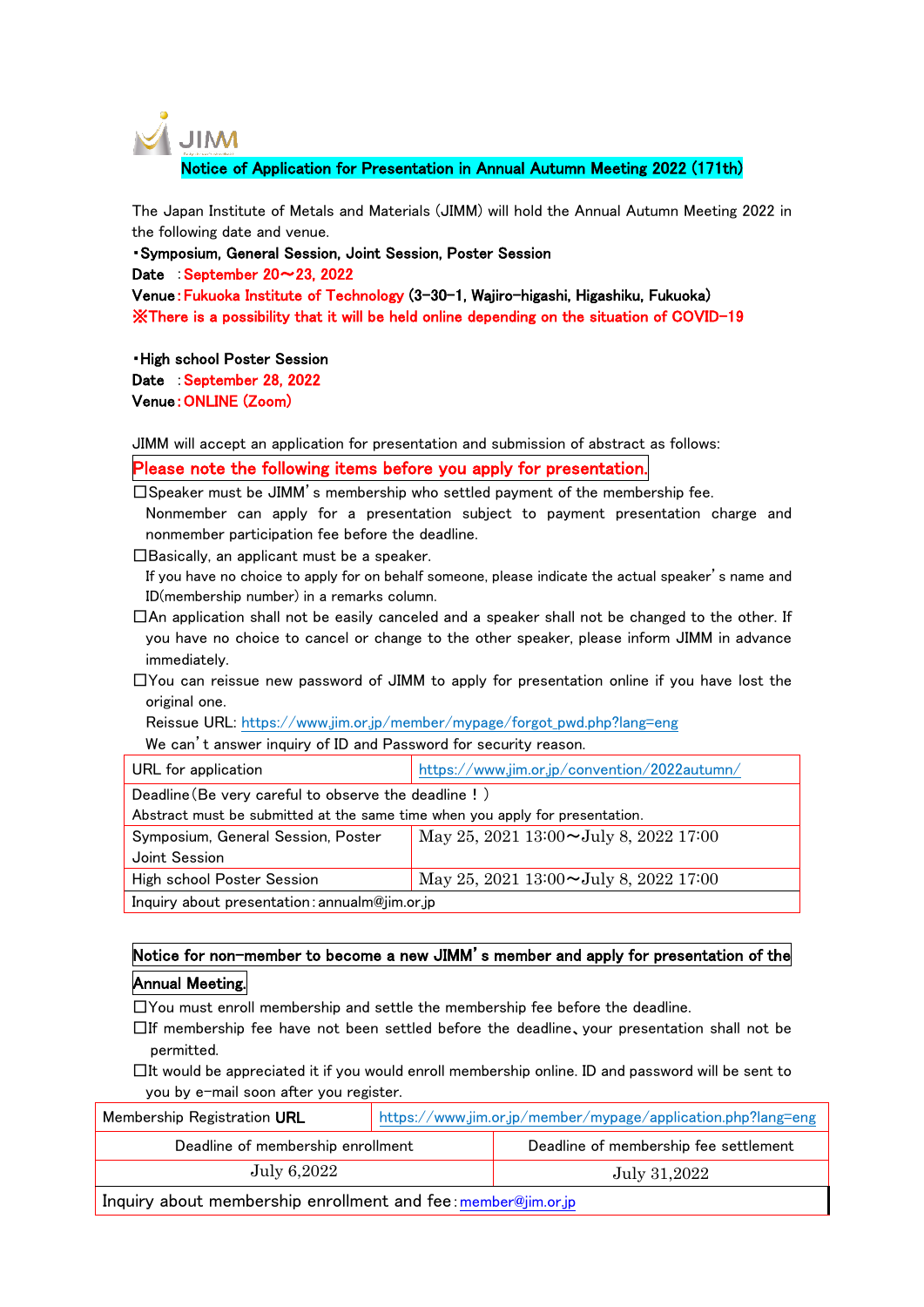## Instruction of application for presentation

We will never accept any application by facsimile or E-mail.

| Session              | Number                              | Qualification        | Speech Time    | Question         |
|----------------------|-------------------------------------|----------------------|----------------|------------------|
|                      | of Presentation                     |                      |                | Time             |
| General Session      |                                     |                      | 10min.         | 5 min.           |
|                      | 2 presentations                     |                      | 10             | 5                |
| Symposium<br>Session | available.                          | Individual Member    | $\sim$ 20 min. | ~10              |
|                      | *2 presentations of                 | or Non-member who    |                | min.             |
| Joint Session        | Poster Session are<br>not available | pay presentation fee | $15$ min.      | $5 \text{ min.}$ |
| Poster Session       |                                     |                      |                |                  |

Number of Presentation

## 2 presentations per person. \*2 presentations of Poster Session are not available.

1. Regulation of presentation

- (1) Subject: It must be original studies and completed one for presentation.We don't permit duplicated subject such as titles or contents are the same.
- (2) Language: English or Japanese
- 2. Qualification of speaker

Speaker must be a JIMM's individual member and have settled membership fee.

Non-member can have a presentation, provided that he or she would pay the following presentation fee and participation fee both before the deadline.

The following table is payment details.

|            |                             | Membership fee                                      | Participation fee          | Presentation | Total                                                      |
|------------|-----------------------------|-----------------------------------------------------|----------------------------|--------------|------------------------------------------------------------|
|            |                             |                                                     |                            | charge       |                                                            |
| Member     | Regular                     | $10,000$ Yen $+$                                    | Reservation                | 0 Yen        | Reservation 20,000 Yen                                     |
|            | (Over                       | (1,000 first handling                               | 10,000Yen                  |              |                                                            |
|            | age30)                      | charge)                                             |                            |              |                                                            |
|            | Regular<br>(Under<br>age30) | $5,000$ Yen $+$<br>(1,000 first handling<br>charge) | Reservation<br>10,000Yen   | 0 Yen        | Reservation 15,000 Yen                                     |
|            | Student                     | 4.000Yen                                            | Reservation<br>$6.000$ Yen | 0 Yen        | 6.000Yen<br>Reservation                                    |
| Non-member | Regular                     |                                                     | Prepayment<br>24,000 円     | 10,000 Yen   | 34,000 Yen<br>(Payment must be before<br>September 2,2022) |
|            | Student                     |                                                     | Prepayment<br>14,000円      | 5,000 Yen    | 19,000 Yen<br>(Payment must be before<br>September 2,2022) |

3. Request for Serial Speeches

Please indicate "the order", "speaker's name" and "title" of the subject you request in a remarks column. It is available just two serial presentations in case that its applied from same laboratory. When you request, please apply them for the same session. Request must be indicated at the application. We will never accept request after the deadline.

#### 4.Request for Presentation date

Request must be indicated at the application. It, however, might be not accepted for programing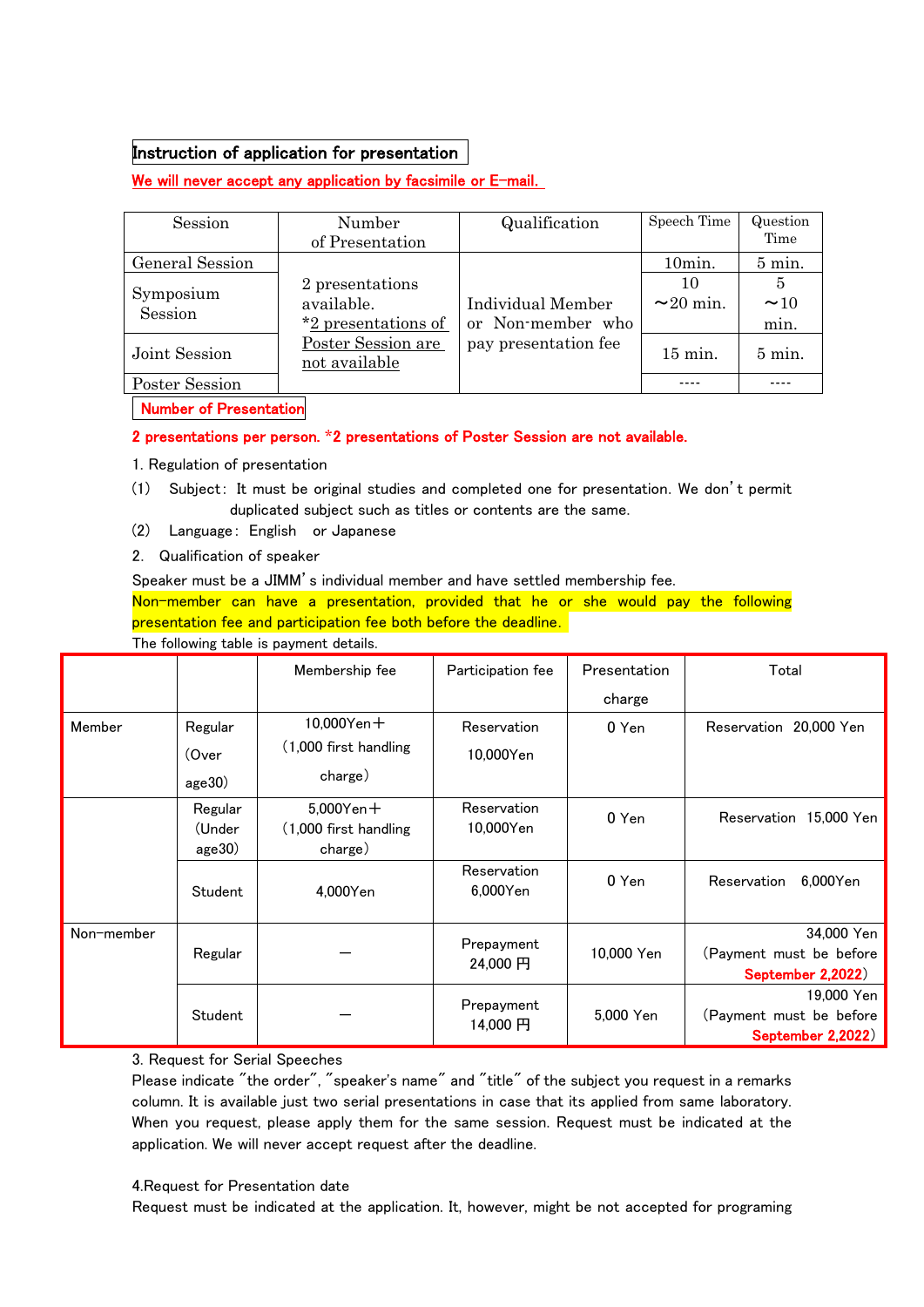reason.

5.Cancel and Speaker change

- (1) Basically, presentation shall not be easily canceled and a speaker shall not be changed to the other co-author.
- (2) On the day of your speech、if it is no choice to cancel or change a speaker, please ask for chairperson's consent. However, the changed speaker must be a JIMM's member. Only non-member who paid presentation charge is permitted.

6. Notification of Speech

- (1) Please be sure to print out "Participation Name Card" in the site of "Meeting Mypage" before the meeting, and show it as your ID at onsite the meeting.
- (2) Speaker must bring and operate a PC by his/herself. The LCD projector will be set in each room by JIMM. (in case of on site meeting.)
- (3) Speech time must be punctual.

### 7.Details of Program

Program time table will be opened in JIMM's web site around August 3,2022.

#### Poster session

1.Exhibision:We prepare one panel for a poster speech. Details of poster board size will appear in JIMM's web site at the beginning of August. Please refer to it when you make a poster (in case of on site meeting.)

2. JIMM Best Poster Award : Best poster will be elected by the committee member's examination. 3.Change of speaker:If it is no choice to cancel or change a speaker、please inform us in advance.

> When a speaker is changed, the poster presentation will be subject to out of awarding.

## JIMM-ISIJ Joint Session

"JIMM and ISIJ Joint Session" is a part of strengthening cooperation of "The Japan Institute of Metals and Materials" and "The Iron and Steel Institute of Japan".

We carry on the following sessions. Application might be changed to a general session due to presentation number or contents reasons.

Program time table and abstract of "JIMM and ISIJ Joint Session" will appear in the program and the abstracts of both JIMM and ISIJ.

- ② "Titanium and its alloys" (will be held in ISIJ's Meeting Room.)
- ② "Fundamentals to Control Ultrafine Grained Microstructures"(will be held in JIMM's Meeting Room.)
- ③ " Materials science of martensitic and bainitic transformations and its applications "(will be held in JIMM's Meeting Room.)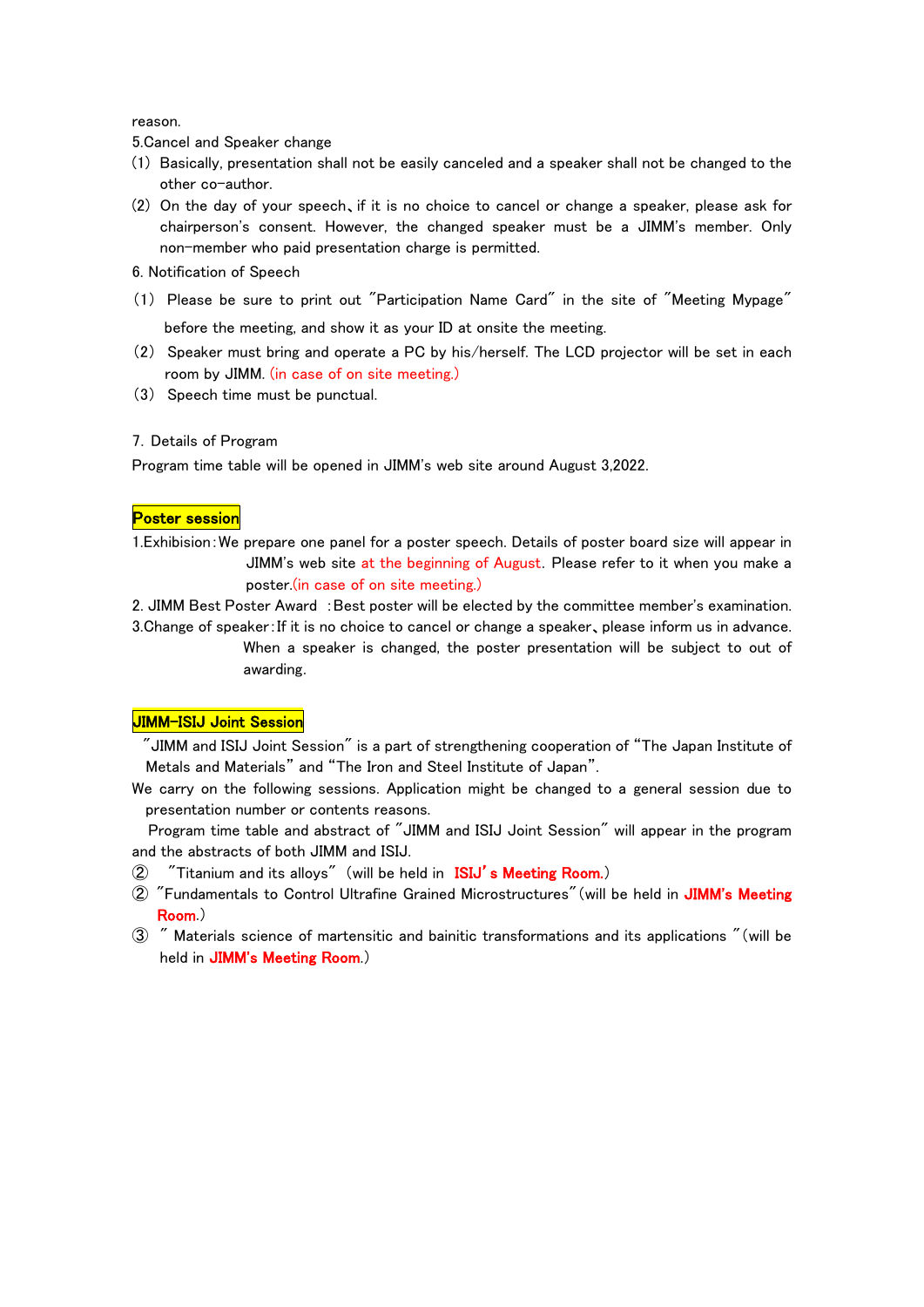# Instructions for submiting abstract

Application and abstract must be submitted at the same time.

Language must be Japanese or English.

| Session                | How to submit    | <b>Regulation Size</b> |  |
|------------------------|------------------|------------------------|--|
| Symposium Session      |                  |                        |  |
| <b>General Session</b> | Only by web site | Whole A4 size          |  |
| JIMM-ISIJ              |                  |                        |  |
| Joint Session          |                  |                        |  |
| <b>Poster Session</b>  |                  |                        |  |

※If the size of submitted abstract is bigger or smaller than the regulation、we will modify it to match for the regulation.

(1) File format:Please download the latest format of abstract at the application site. ①The only PDF file can be uploaded.

②We recommend that the graphic mode of image quality is approximately 600 dpi.

- (2) Please mark "O" in front of the name of speaker. (Please tick the name of speaker.)
- (3) Modifying:

 It will be not available to change or modify any abstracts after the deadline. If you would like to revise your application and abstract, it's available before the deadline at the website.

(4) When you upload your abstract、please confirm the image quality.